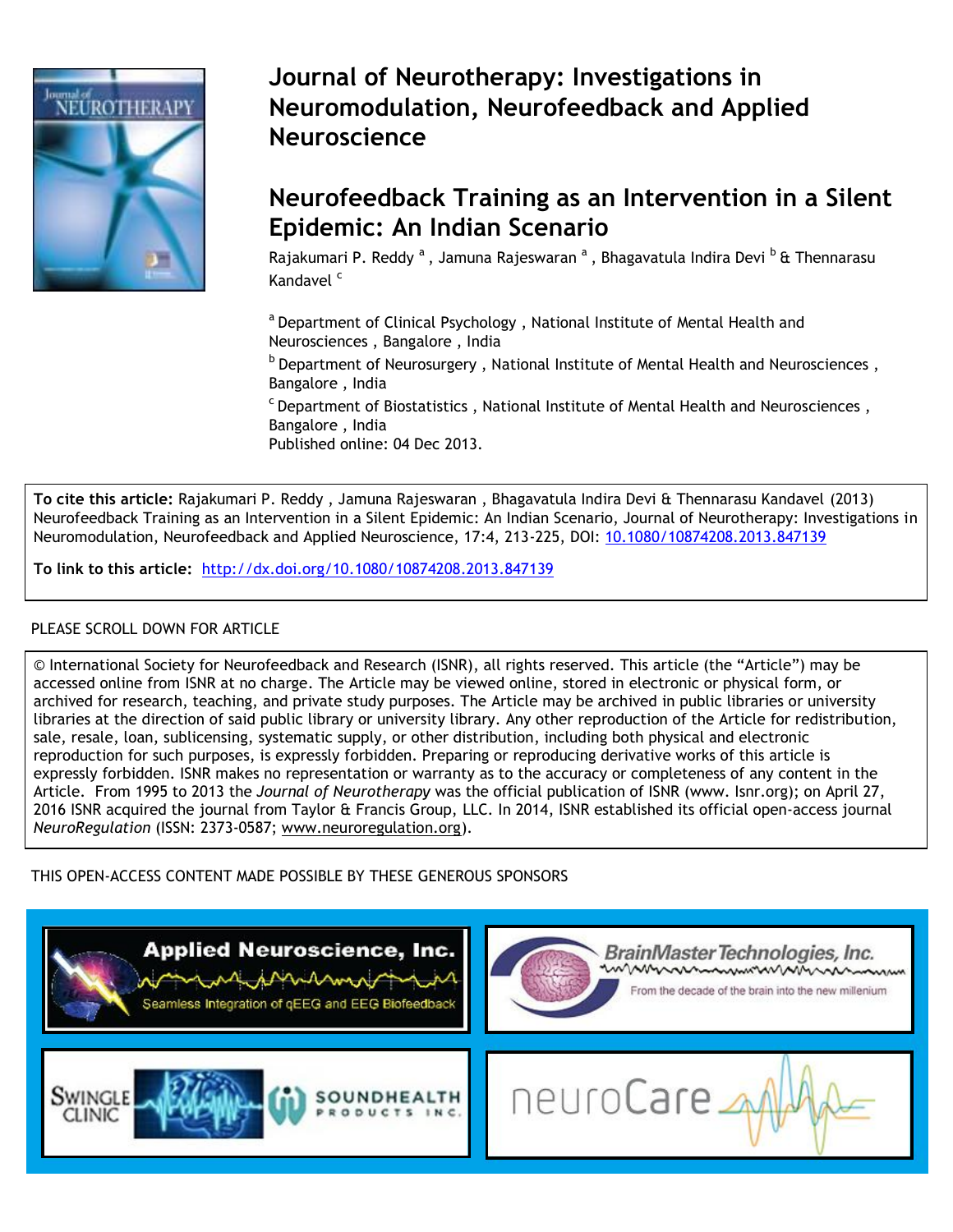



# NEUROFEEDBACK TRAINING AS AN INTERVENTION IN A SILENT EPIDEMIC: AN INDIAN SCENARIO

## Rajakumari P. Reddy<sup>1</sup>, Jamuna Rajeswaran<sup>1</sup>, Bhagavatula Indira Devi<sup>2</sup>, Thennarasu Kandavel<sup>3</sup>

<sup>1</sup>Department of Clinical Psychology, National Institute of Mental Health and Neurosciences, Bangalore, India <sup>2</sup>Department of Neurosurgery, National Institute of Mental Health and Neurosciences, Bangalore, India <sup>3</sup>Department of Biostatistics, National Institute of Mental Health and Neurosciences, Bangalore, India

Traumatic brain injury (TBI) is a ''silent epidemic'' that creates a significant burden on health care resources across the globe. TBI is a dynamic process that involves damage to the brain, thus leading to behavioral, cognitive, and emotional consequences and poor quality of life. Neurofeedback training (NFT) was employed as an intervention to study its efficacy in postconcussion symptoms, cognitive deficits, and quality of life. A pre-post design was adopted in which the intervention group underwent NFT and the other waitlist group served as a control. NFT was found to be efficacious in ameliorating postconcussion symptoms and cognitive dysfunctions and improving quality of life.

## INTRODUCTION

India has witnessed rapid urbanization, motorization, industrialization and migration (Gururaj, 2005). An emerging problem due to this demographic, epidemiological, and social transition has been an increase in injuries and the consequent effects. The complex interaction of human, vehicle, and environmental factors along with lack of sustainable prevention programs has contributed to the ''silent epidemic'' of traumatic brain injuries (Gururaj, 2002). Traumatic brain injury (TBI) has been recognized as an affliction of humankind since the Stone Age (Thorell & Aarabi, 2001). TBI is considered to be an insult or trauma to the brain from an external mechanical force that leads to temporary or permanent impairments of physical, cognitive, emotional, and psychosocial functions with an associated diminished or altered state of consciousness (Whitfield,

Thomas, Summers, Whyte, & Hutchinson, 2009). TBI constitutes a significant burden on health care resources in India. It is estimated that every year nearly 1.6 million individuals sustain a TBI. A vehicular accident is reported every 3 min on Indian roads (Gururaj, 2002). Road traffic injuries (RTIs) result in the deaths of more than 100,000 people, 2 million hospitalizations, 7.7 million minor injuries, and an estimated economic loss of 55,000 crore, or nearly 3% of GDP, every year. If the current scenario continues, it is estimated that India will have 185,000 deaths and 3.6 million hospitalizations by 2015. The incidence of TBI alone is 150 per 100,000 (Gururaj & Suryanarayana, 2004). The risk of having a TBI varies in terms of age, gender, and socio-environmental factors. Across studies, the highest numbers of injuries occurs among men, in the economically productive age group of 21 to 49 years of age. In India, 25% to 30%

Received 13 May 2013; accepted 26 August 2013.

Address correspondence to Jamuna Rajeswaran, PhD, Department of Clinical Psychology, National Institute of Mental Health and Neurosciences, Hosur Road, Bangalore, 560029, India. E-mail: drjamunarajan@gmail.com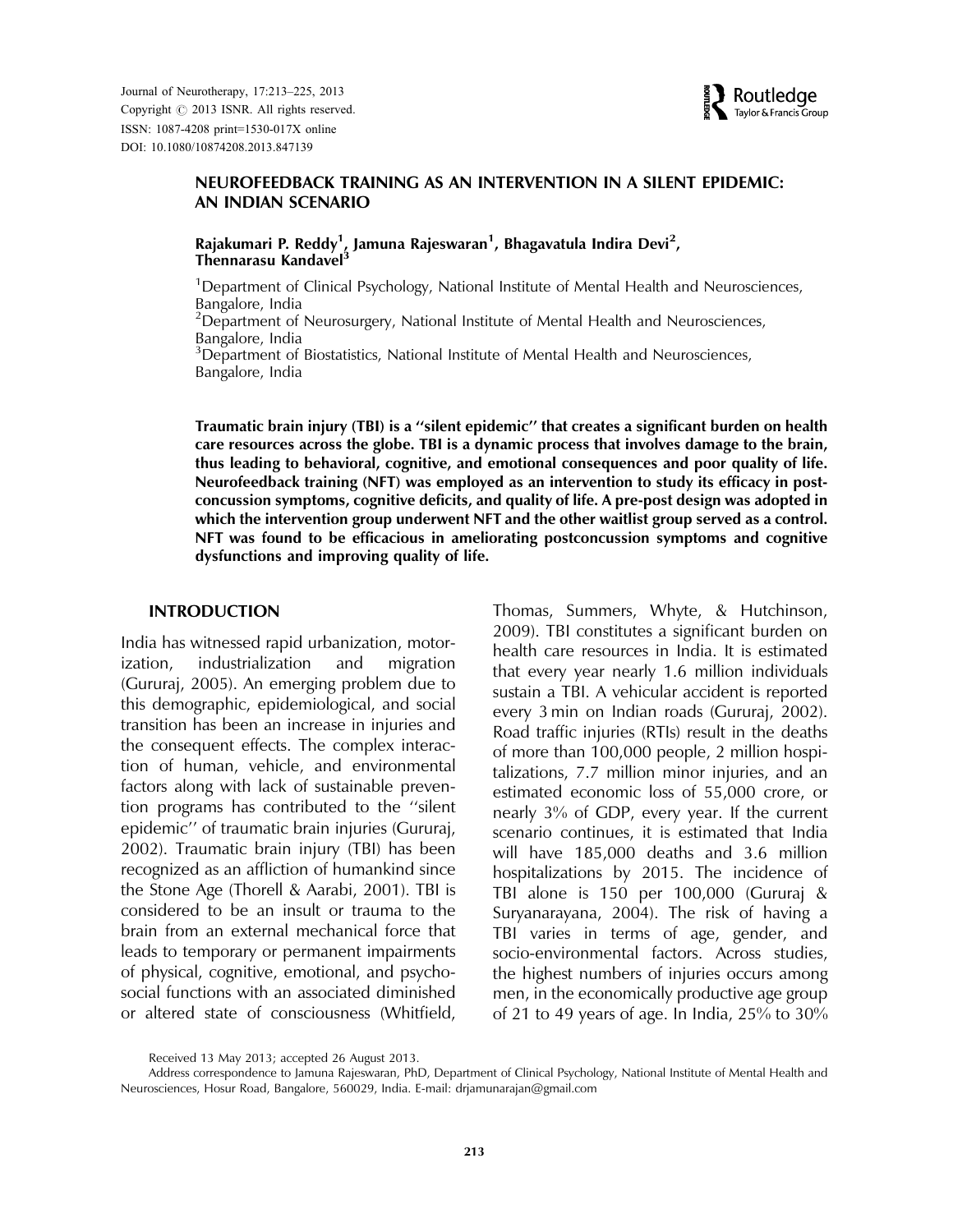of injuries occur between 16 and 20 years of age, 30% to 45% between 21 and 35 years of age, and about 30% in the range of 36 to 49 years of age (Gururaj, 2002). RTIs are the leading cause  $(60\%)$  of brain injury, followed by falls  $(20-25\%)$ and violence (10%). Pedestrians, motorcycle riders, and bicyclists are the vulnerable road users of India and account for more than 70% of deaths and injuries in road-related accidents. Indian states with rapid motorization are also witnessing a larger share of deaths and injuries. Many of the deaths and injuries occur in B-grade metros, districts, and towns; peripheral rural areas; and on highways where transportation and motorization rates are increasing (Agarwal, 2005).

### COGNITIVE IMPAIRMENT IN TBI

TBI survivors experience persistent cognitive deficits in attention, concentration, and memory. Studies indicate impaired ability to focus attention (Stuss et al., 1989) and deficits in selective attention, divided attention, and sustained attention (Leclercq et al., 2000; McAvinue, O'Keeffe, McMackin, & Robertson, 2005). A deficit in the speed of information processing is reported by some studies to be a possible effect of head injury (Madigan, DeLuca, Diamond, Tramontano, & Averill, 2000; Rassovsky et al., 2006). Impairment in higher levels of executive functioning, such as reasoning, planning, problem solving, emotional selfregulation, and judgment, is also indicated (Serino et al., 2006). Memory impairment has also been frequently reported in those with a TBI (Dikmen, Machamer, Powell, & Temkin, 2003; Kersel, Marsh, Havill, & Sleigh, 2001). Neuropsychological deficits are found to vary with the severity of the TBI. These studies have examined and evaluated the relationship between injury severity and neurocognitive impairment, as well as the relative contribution of these parameters to functional outcome, thereby resulting in poor quality of life.

## NEUROFEEDBACK TRAINING

Neurofeedback/EEG neurofeedback training (NFT) is an emerging neuroscience-based clinical application. It requires the individual to learn to modify the amplitude, frequency, or coherence of the electrical activity of his or her brain (Vernon, 2005). Thornton created a normative QEEG database that assessed correlates of effective memory functioning. He compared three patients (two posthead injury and one post-hippocampal surgery) and devised individualized treatment protocols in which patients demonstrated a 68% to 81% improvement in memory (Thornton, 2000). Reddy, Jamuna, Indira Devi, and Thennarasu (2009) examined neuropsychological profiles pre- and post-NFT. A 30-year-old man with mild head injury was given sessions of NFT. The training incorporated video feedback to increase the frequency of alpha waves (8– 12 Hz) and theta waves (4–7 Hz). Results indicated improvement in both verbal and visual learning memory in the patient post-NFT. Hoffman and team reported that 80% of mildly posttraumatic head-injured patients demonstrated improvements in self-reported symptoms and neuropsychological measures after an average of 40 sessions of NFT (Hoffman, Stockdale, Hicks, & Schwaninger, 1995). In another study, the effectiveness of QEEGguided NFT in mildly head-injured patients was examined ( $N = 26$ ). NFT sessions were carried out in sets of five eyes-closed condition sessions using EEG spectrum—Neurocybernetics 3.1 equipment to normalize abnormal QEEG coherence scores. NFT sessions continued until the patient reported improvement as measured by the Global Improvement Scale or a total of 40 sessions were given. Results indicated significant improvement in 88% of the patients (Walker, Norman, & Weber, 2002). Pre- and post-NFT, cognitive abilities were assessed with the Repeatable Battery for the Assessment of Neuropsychological Status for moderate to severe brain injury. Results indicated that all 10 patients showed significant improvement in brain wave power and coherence values following 30 sessions of NFT (Zelek, 2008). Further study used the Neurotherapy System in the treatment of mild to severe closed-head injury. The sample consisted of 12 patients aged 21 to 53; the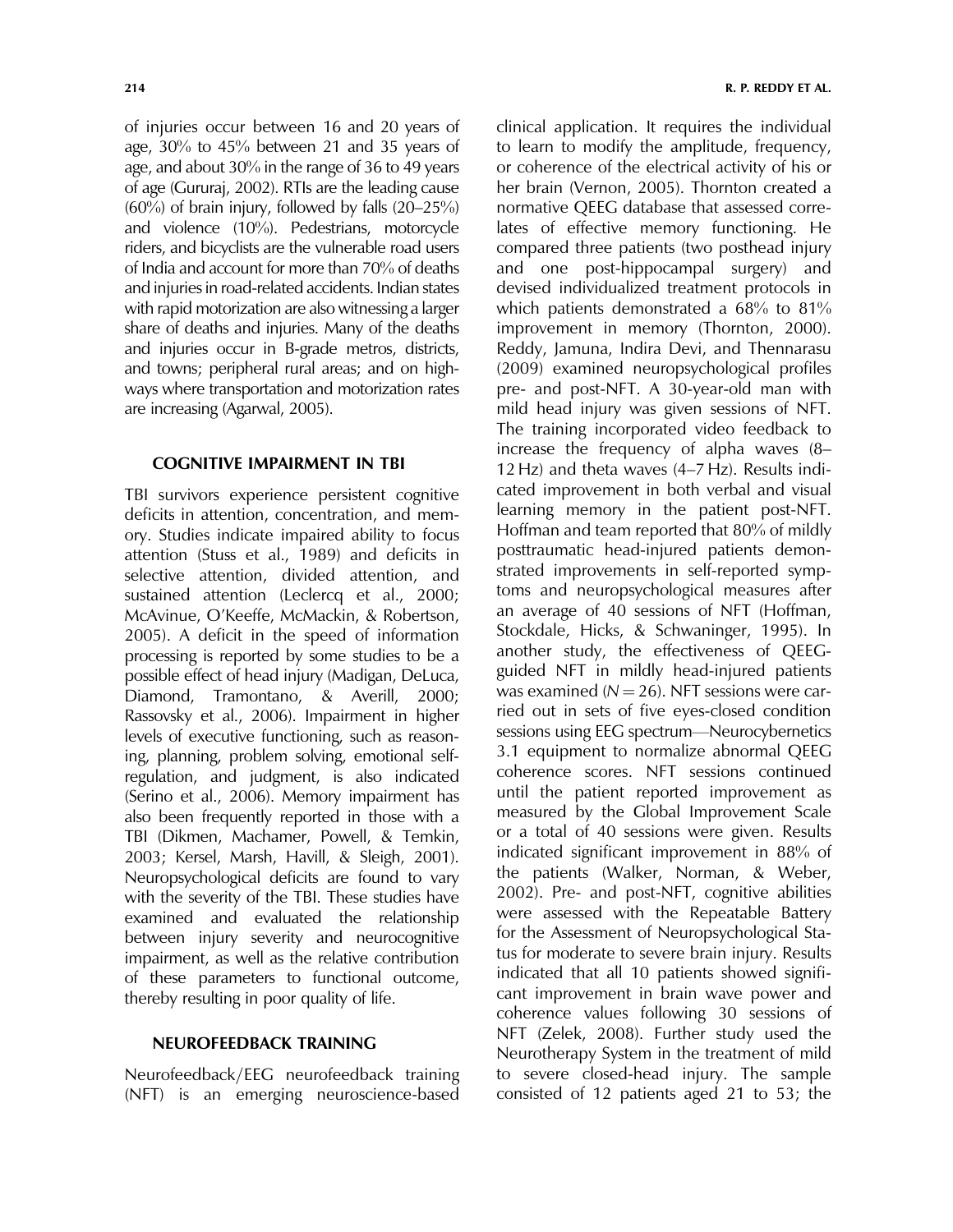treatment group received 25 sessions. Comparison of the two groups indicated improvement of depression, fatigue, and measures of cognitive functioning. Follow-up assessments showed that the improvements were maintained after the end of treatment (Moore Sohlberg, McLaughlin, Pavese, Heidrich, & Posner, 2000).

## NEED FOR THE PRESENT STUDY

Head trauma is the leading cause of long-term disability in young persons in their productive years. They present with physical, cognitive, emotional, and social disabilities depending on the severity of TBI. In TBI, impairments in cognitive functioning have a bearing on bio-psycho-social and occupational functioning. Young Indian men in the productive stage of life tend to suffer these consequences of brain damage that disrupt family functioning. This imposes a burden not only on the family but also on the country at large. This imposes greater responsibilities on health care professionals and requires better health care facilities. As cognitive impairments are the most persistent and prominent sequelae of brain injury in patients with TBI, the need for neuropsychological evaluation and retraining becomes evident. Comprehensive neuropsychological rehabilitation seeks to retrain and reeducate patients with disabling injuries to cope with existing problems and to improve the levels of daily functioning (Jamuna, 2007). The rehabilitation needs of brain-injured persons are significantly high and are increasing from year to year in India and other developing countries. Newer, simpler methods and time and cost-effective techniques should be developed to reach all strata of society. NFT has been effective in patients with TBI. As patients have shown improvement in bio-psycho-social functioning, this form of training is cost- and time effective and is not labor intensive. In India, there is paucity of published studies using NFT in clinical conditions, and NFT as a method of cognitive rehabilitation in TBI has not been well researched. Hence, the current study was undertaken to evaluate and examine the effects of NFT that will help TBI patients to reintegrate into society. In India, there is a need to evaluate NFT in TBI.

## METHODOLOGY

The aim of the present study was to examine the efficacy of NFT in patients with TBI. After obtaining informed consent, 102 patients with a diagnosis of TBI were recruited from the National Institute of Mental Health and Neurosciences. Their neuropsychological profiles were analyzed; however, 42 patients dropped out before postassessment was obtained. The remaining 60 patients were recruited to an intervention group (IG) or a waitlist group (WG). The current study adopted a randomized group experimental design with pre- and postintervention assessments. The Edinburgh Handedness Inventory was used to determine handedness. The Rivermead Head Injury Follow-up Questionnaire (RHIFQ; Crawford, Wenden, & Wade, 1996), the Rivermead Post Concussion Symptoms Questionnaire (RPQ; King, Crawford, Wenden, Moss, & Wade, 1995), and the Visual Analog Scale (VAS) were used to assess the postconcussion symptoms. Neuropsychological assessment was conducted using the National Institute of Mental Health and Neurosciences (Rao, Subbakrishna, & Gopukumar, 2004) neuropsychological battery, which measured areas of speed and accuracy, attention, working memory, fluency, planning, concept formation, set shifting, response inhibition, comprehension, visual and verbal learning, and memory. The Quality of Life scale (QOL; WHO Group, 1994) was used and consisted of physical, psychological, environmental, and social areas. Sixty patients were allocated to the IG and WG at random; there were 30 patients in each group. After the preassessment, the IG received NFT and the WG did not receive any treatment. IG patients were given 20 sessions of NFT  $(n = 30)$ . The posttraining assessment was carried out for the IG after completion of 20 sessions of NFT. The RHIFQ, RPQ, VAS, and QOL neuropsychological assessments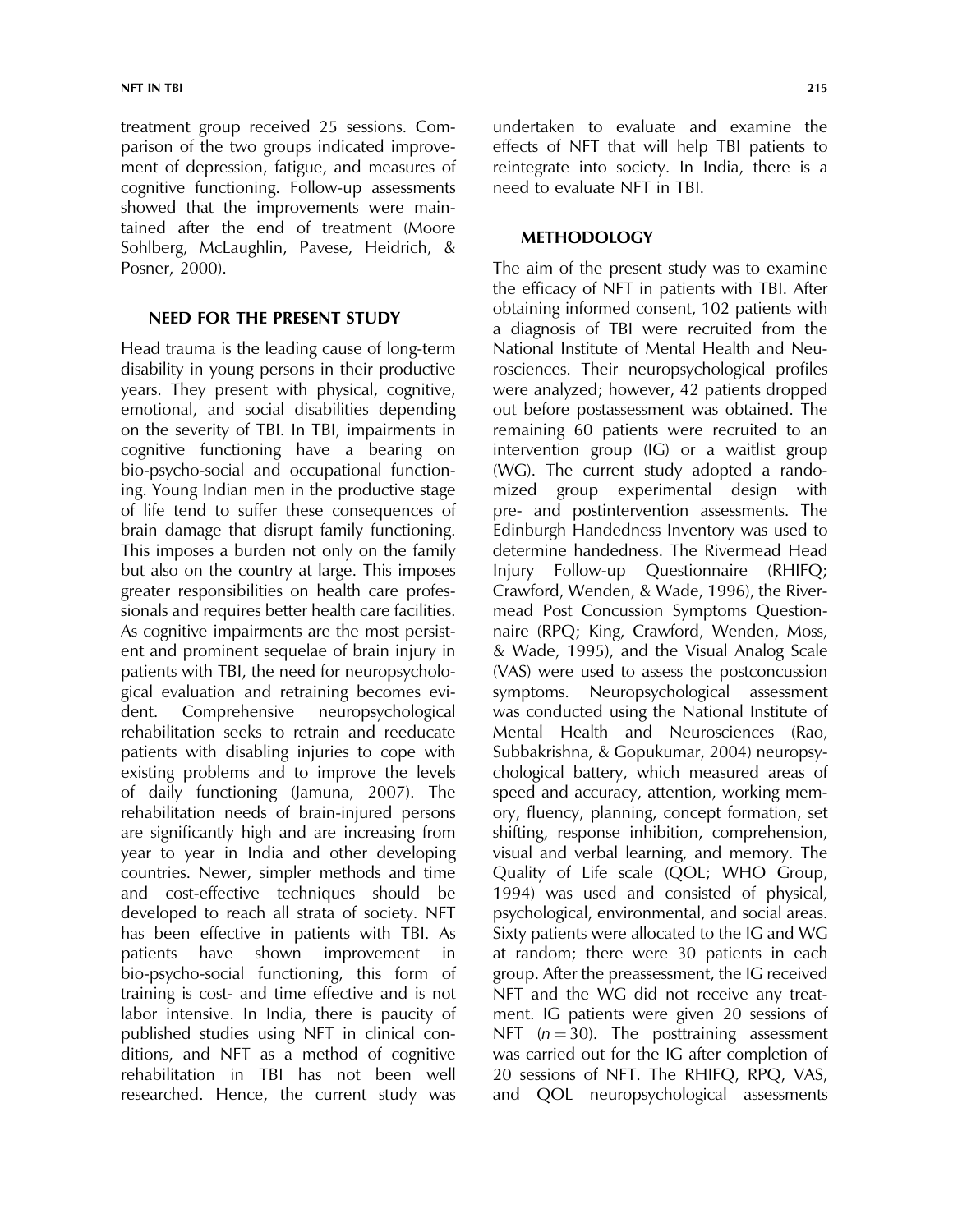were readministered for all 60 patients. The assessment for the WG was carried out 1 month after the preassessment.

### **NFT**

NFT was carried out for 20 sessions. The patients were trained at International 10–20 sites  $O1$  and  $O2$  using an alpha/theta protocol. Patients were educated about the procedure. Each session was 40 min with four to six sessions per week. The alpha/theta  $(A/T)$  training protocol involved recording the occurrence of alpha and theta activity while the patients were asked to relax with eyes open. Previous studies of  $A/T$  training have proved to be effective in patients with head injury, posttraumatic stress disorder, and alcohol abuse. NFT was carried out in a quiet, dimly lit room. The patient was seated in a comfortable chair in front of the neurofeedback unit. The scalp was cleaned with a gel, and then a 10–20 EEG paste was applied on the scalp. The electrodes were placed on the scalp, and proper connection with the skin was ensured. Similarly, the earlobes and the forehead were cleaned and the electrodes were placed for reference and ground sites, respectively. The wires from the sensors were plugged into the connectors in front of the neurofeedback unit. The Peak2  $(A/T$  training) protocol was selected. The procedure and the goals of the task, which were displayed on the monitor, were explained to the patients. The rewards were given through visual feedback. The reward was in the form of scores on the right side of the screen, and the performance was proportional to the reward system. For the first few sessions, verbal feedback by the investigator was given about the achievement of the goals and the points. Instructions such as, ''Just relax and let yourself feel what it's like when you get a reward'' were used. As patients were directed to relax and pay attention to the feedback, this facilitated the natural process of learning to occur. It was assumed that the brain would spontaneously seek to satisfy the conditions of the feedback training. As the training sessions progressed, the patient would find it possible to go deeper and more consistently into the conditioned state and to maintain this state with less effort. The scores were displayed on the screen from which the patients could obtain the feedback.

#### RESULTS

The results obtained on various tests were analyzed using descriptive statistics, such as the mean and standard deviation for continuous variables and frequency and percentages for qualitative variables. The neuropsychological assessment data was analyzed using a nonparametric test, as the distribution for the neuropsychological assessment data were not normal. The effectiveness of the intervention was analyzed using repeated measures (Mann-Whitney). The categorical data were analyzed using a chi-square test;  $p < .05$  was considered to be statistically significant. Effect size was calculated to analyze the effect of neurofeedback training. Data were analyzed using SPSS 15.0 for Windows.

The mean age of the IG was  $28.27 \pm 7.66$ years and was  $30.80 \pm 8.38$  years for the WG. There was not a significant difference in age between the IG and the WG. The mean number of years of education was  $11.97 \pm 2.71$  years in the IG and  $9.10 \pm 4.41$ in the WG. The number of years of education in the WG was significantly less than in the IG ( $p = .041$ ). However, when considering school versus college-educated patients, in the IG, 16 (53.3%) were college educated and 14 (46.7%) were school educated. In the WG, 20 (66.6%) were school educated and 10 (33.3%) were college educated. There was no statistical difference between the groups in terms of school versus college education rates  $(p = .096)$ . The male-to-female ratio was 27:3 in each group (90% male and 10% female in both the IG and WG). There was not a significant difference in gender between the IG and WG ( $p = .665$ ). There were significant differences between the groups for the following sociodemographic and clinical details: number of years of education, rural verses urban background, TBI severity, and assessment period. Patients in the IG underwent neuropsychological assessment at 1-year post TBI. The mean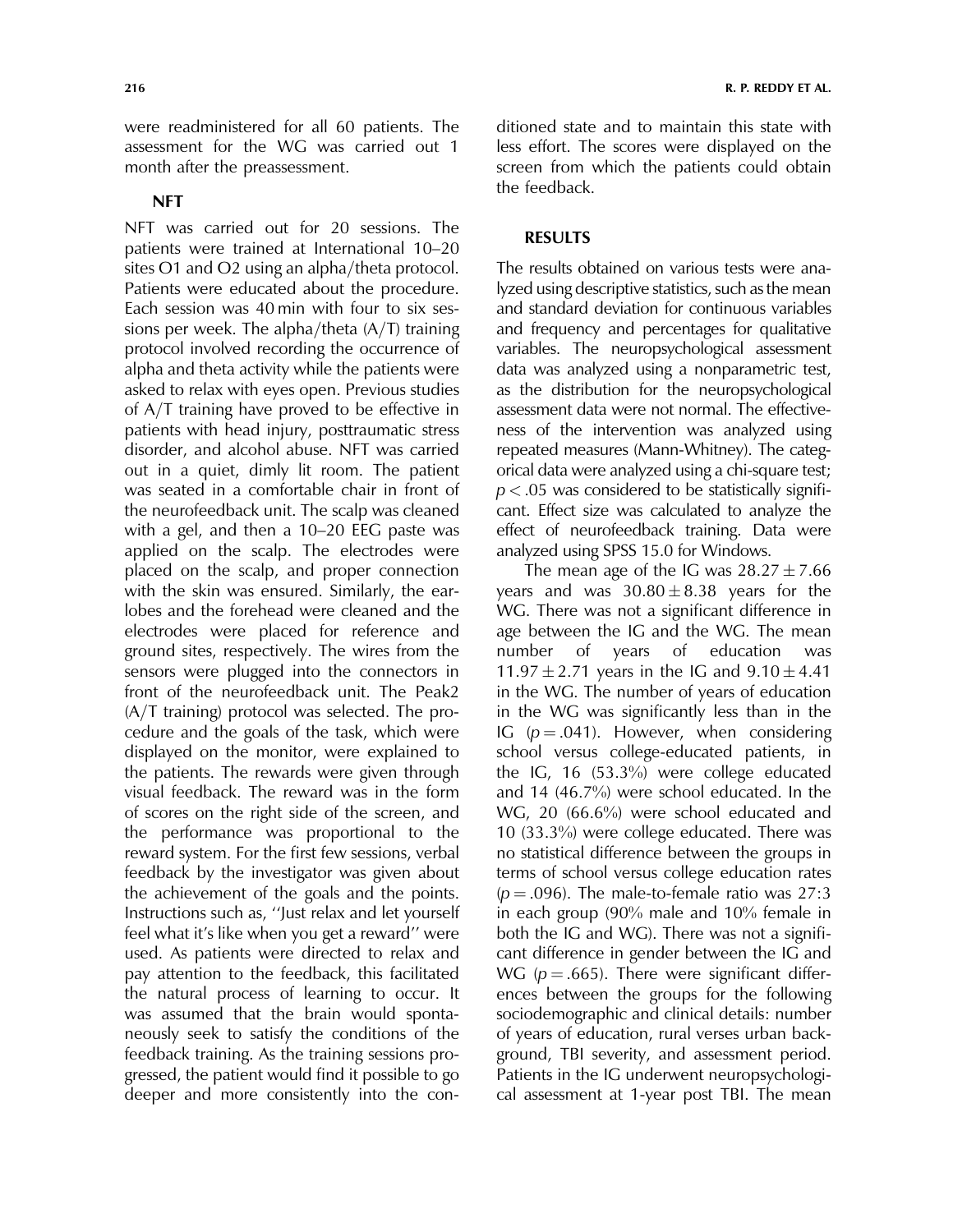number of years in the IG was greater than the WG. With respect to background, the majority of the IG was from urban areas, whereas the majority of the WG was from rural areas. There were 20 married patients (66.7%) in the IG, and there were 17 (56.7%) in the WG. There was no statistical difference between the IG and WG with regard to marital status  $(p = .591)$ . There were equal numbers of patients in the IG who were employed and unemployed, with 15 (50%) in each category of employment. In the WG, 18 (60%) were employed. Employment status did not differ significantly between the IG and WG  $(p=.302)$ . With regard to urban versus rural distribution, 24 (80%) were from urban areas in the IG and 11 (36.7%) were from urban areas in the WG. There was a significant difference ( $p = .001$ ) in terms of background. The socioeconomic status was divided into three groups: lower, middle, and upper socioeconomic status. Both the IG and WG had major representations from the middle socioeconomic status, with 14 (46.7%) in the IG and 16 (53.3%) in the WG. Socioeconomic status did not differ significantly between IG and WG ( $p = .681$ ). There were seven (23.3%) mild, six (20%) moderate, and 17 (56.7%) severely injured patients in the IG. In the WG, 12 (40%) were mild, 10 (33.3%) were moderate, and eight (26.7%) were severe TBI. There was no significant difference between the groups in terms of severity  $(p = .062)$ . There were 16 (53.3%) in the IG and 13 (43.3%) in the WG with frontal involvement ( $p = .303$ ). Temporal lobe involvement was found in 16 (53.3%) patients in the IG and in 11 (36.7%) in the WG ( $p = .150$ ). Parietal lobe involvement occurred in nine (30%) patients in the IG and in 10 (33.3%) of the WG ( $p = .500$ ). There was less occipital lobe involvement in both groups with 10% in the IG and 6.7% in the WG ( $p = .500$ ). The groups did not differ with respect to imaging findings. There was a significant difference between the two groups for assessment point 26 (86.7%;  $p = .036$ ) in that the WG underwent neuropsychological assessment within 1 year of the TBI, whereas 19 (63.3%) in the IG underwent assessment within 1 year of the TBI. In terms of surgery, there was no significant difference between the IG and WG. The number of patients who underwent surgery in the IG was 11 patients (36.7%), whereas 13 (43.3%) patients in the WG underwent surgery. In the IG, 16% were left lateralized, 16% were right lateralized, and 23% had bilateral involvement. In the WG, 13% were left lateralized, 30% were right lateralized, and 16% were bilateral. There was no significant difference between the IG and WG groups for lateralization ( $p = .653$ ).

# Baseline Comparison Between IG and WG

Groups were comparable on postconcussion symptoms; there were no significant differences between the IG and WG. However, patients in the IG reported significantly more symptoms on the Visual Analog Scale than did the waitlist group ( $p = .031$ ). Patients in the IG and WG were comparable on the domains of psychological, social, and environmental QOL, though there was a significant difference in the physical domain of QOL (IG  $M = 17 \pm 3.42$ ; WG = 19.67  $\pm$  3.19; p = .003). The physical domain score of the QOL scale in the WG was greater than in the IG.

The IG and WG were comparable on the neuropsychological variables of motor speed, mental speed, attention, executive functions, and visual memory. There was a significant difference between variables such as verbal learning and memory and visuo-constructive ability. The IG scores were  $6.68 \pm 3.48$  for immediate recall (IR) and  $6.21 \pm 3.40$  for delayed recall (DR), whereas for the WG, IR was  $8.87 \pm 3.48$  and DR was  $8.33 \pm 3.43$ . At baseline, the raw scores of the WG on the Auditory Verbal Learning Test (AVLT) IR  $(p = .048)$  and AVLT DR  $(p = .014)$  were higher than those of the IG. The copy scores on the Complex Figure Test (CFT) were higher in the WG than in the IG  $(30.50 \pm 9.13)$  in the IG and  $30.97 \pm 6.23$  in the WG;  $p = .017$ ). There was a statistically significant difference between the IG and WG groups on verbal memory and visuo-constructive ability (see Table 1). The mean percentile score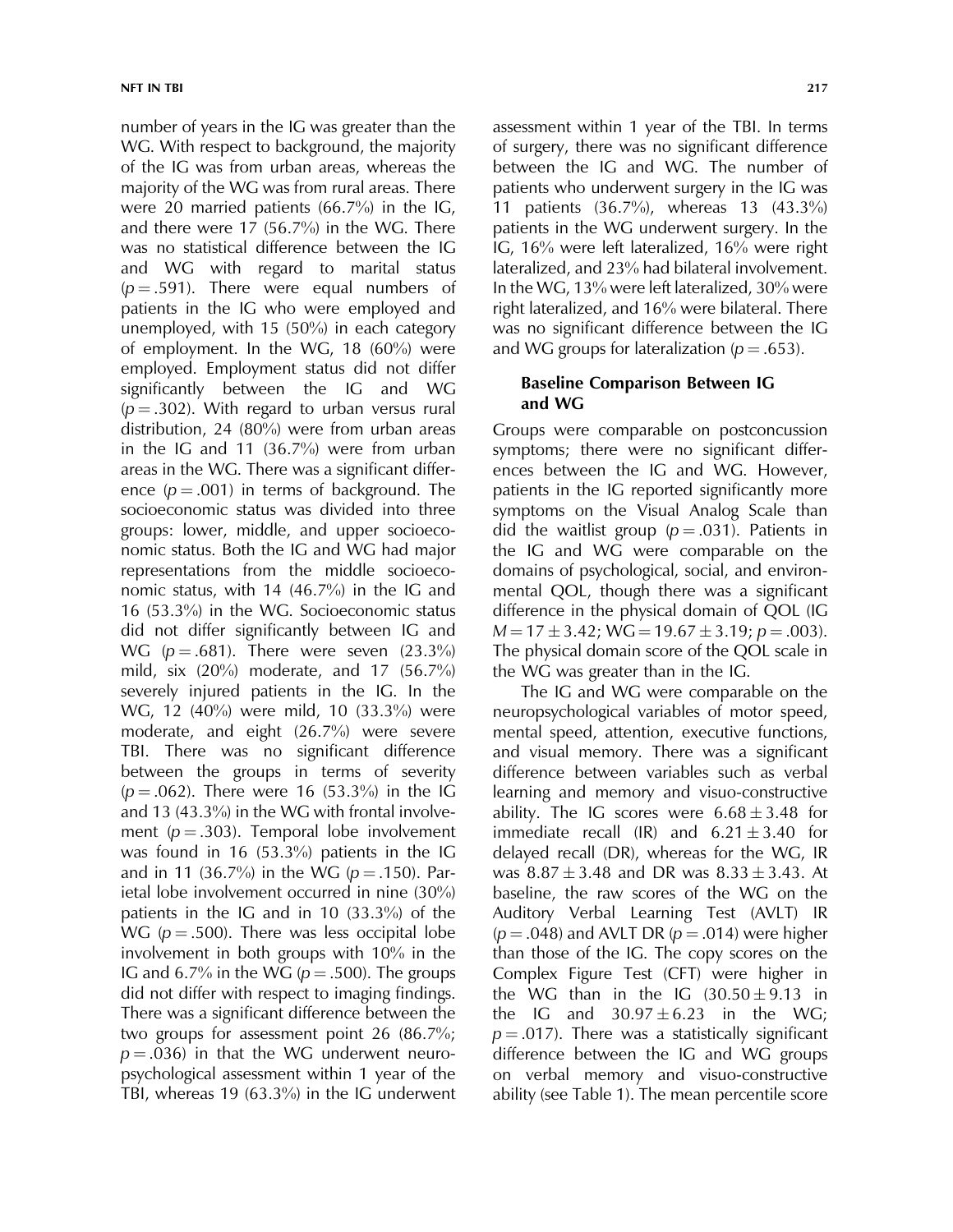| Variable               | Pre IG |       | Post IG |      |         | Pre WG |       | Post WG |       |      |
|------------------------|--------|-------|---------|------|---------|--------|-------|---------|-------|------|
|                        | M      | SD    | M       | SD   | p       | M      | SD    | M       | SD    | р    |
| <b>VAS</b>             | 7.87   | 2.22  | 2.83    | 2.13 | < 0.001 | 6.20   | 3.02  | 5.77    | 3.07  | .032 |
| <b>RHIFO</b>           | 30.20  | 7.59  | 13.20   | 7.85 | < 0.001 | 26.57  | 10.29 | 22.27   | 10.15 | .012 |
| <b>RPO</b>             | 41.33  | 9.80  | 12.90   | 7.02 | < 0.001 | 38.40  | 11.94 | 35.33   | 12.62 | .015 |
| <b>QOL Physical</b>    | 17.00  | 3.42  | 22.90   | 2.02 | < 0.001 | 19.67  | 3.19  | 19.77   | 3.52  | .924 |
| QOL Psychological      | 15.17  | 3.05  | 19.10   | 1.82 | < 0.001 | 16.73  | 2.59  | 17.27   | 3.23  | .168 |
| <b>OOL</b> Social      | 8.47   | 1.97  | 10.47   | 0.97 | < 0.001 | 8.97   | 1.45  | 9.33    | 1.47  | .286 |
| <b>OOL</b> Environment | 28.00  | 5.11  | 30.77   | 2.81 | .000    | 27.80  | 3.56  | 27.80   | 3.38  | .882 |
| Total QOL              | 68.63  | 11.85 | 83.23   | 5.68 | < 0.001 | 73.16  | 8.38  | 74.16   | 9.28  | .330 |

TABLE 1. Comparison of Pre and Post Concussion Symptoms PCS and QOL in the IG and WG

Note:  $N = 60$ , 30 in the intervention group (IG) and 30 in the waitlist group (WG). VAS = Visual Analog Scale; RHIFQ = Rivermead Head Injury Follow-up Questionnaire;  $RPQ =$  Rivermead Post-Concussion Questionnaire;  $QOL =$  Quality of Life.

of the IG on the AVLT was  $6.54 \pm 5.13$ . The mean percentile score of the WG on the AVLT was  $13.00 \pm 10.55$  ( $p = .001$ ). The mean percentile score on the AVLT IR was  $10.64 \pm 14.67$  in the IG, whereas in the WG, it was  $20.83 \pm 17.22$  ( $p = .002$ ). The AVLT DR mean percentile score for the IG was 8.14  $\pm$  7.99; the mean score of the WG was 8.90  $\pm$  3.55 ( $p = .002$ ). The mean percentile of the IG on the CFT DR was  $17.64 \pm 23.93$ ; the mean percentile of the WG was  $30.33 \pm 29.15$  ( $p = .040$ ). In terms of percentile scores, there was a significant difference between the groups with regard to verbal learning and memory and visual memory.

#### Comparison of the IG and WG Post-NFT

There was a significant difference between pre- and postassessment measures in the IG and WG for postconcussion symptoms (PCS). The IG pre and post means and standard deviations are as follows: pre VAS was 7.87  $\pm$  2.22, post 2.83  $\pm$  2.13 ( $p \leq .001$ ); pre RHIFQ was  $30.20 \pm 7.59$ , post  $13.20 \pm 7.85$  $(p \le .001)$ ; and pre RPQ was  $41.33 \pm 9.80$ , post 12.90  $\pm$  7.02 ( $p \leq$  .001). The pre and post scores in the WG are as follows: VAS was 6.20  $\pm$  3.02, post 5.77  $\pm$  3.07 (p = .032); pre RHIFQ was  $26.57 \pm 10.29$ , post  $22.27 \pm$ 10.15  $(p = .012)$ ; and pre RPQ was  $38.40 \pm 11.94$ , post  $35.33 \pm 12.62$  (p = .015). These results indicate a significant reduction in PCS from pre- to postassessment in the IG and WG. The pre and post mean scores on the QOL domains in the IG are as follows: physical QOL  $17.00 \pm 3.42$  and  $22.90 \pm 2.02$ ( $p \leq .001$ ); psychological 15.17  $\pm 3.05$  and 19.10  $\pm$  1.82 ( $p \leq .001$ ); social 8.47  $\pm$  1.97 and 10.47 $\pm$ .97 ( $p \leq$ 0.001); environment  $28.00 \pm 5.11$  and  $30.77 \pm 2.81$  (p = .001); and total QOL  $68.63 \pm 11.85$  and  $83.23 \pm 1.85$ 5.68 ( $p \leq .001$ ). In the WG, the pre and post mean scores on the QOL scale are as follows: physical QOL  $19.67 \pm 3.19$  and  $19.77 \pm 3.52$  $(p = .924)$ ; psychological  $16.73 \pm 2.59$  and  $17.27 \pm 3.23$  ( $p = .168$ ); social  $8.97 \pm 1.45$ and  $9.33 \pm 1.47$  ( $p = .286$ ); environment  $27.80 \pm 3.56$  and  $27.80 \pm 3.38$  ( $p = .882$ ); and total QOL 73.16  $\pm$  8.38 and 74.16  $\pm$  9.28  $(p = .330)$ . These results indicate that there is a statistically significant difference between the pre and post scores across all domains of QOL in the IG, and there was minimal improvement in the WG from pre to post as the mean scores were not statistically significant for QOL (see Table 1).

The IG mean raw scores on the pre and post neuropsychological tests showed significant improvement from baseline in the following variables: motor speed, mental speed of information processing, sustained attention, category fluency, working memory, planning, concept formation, ability to shift set, response inhibition, verbal comprehension, visuoconstructive ability, verbal and visual learning, and memory (see Figure 1). In contrast, the planning and concept formation percentile scores of the IG were not statistically significant when comparing the pre- and postassessment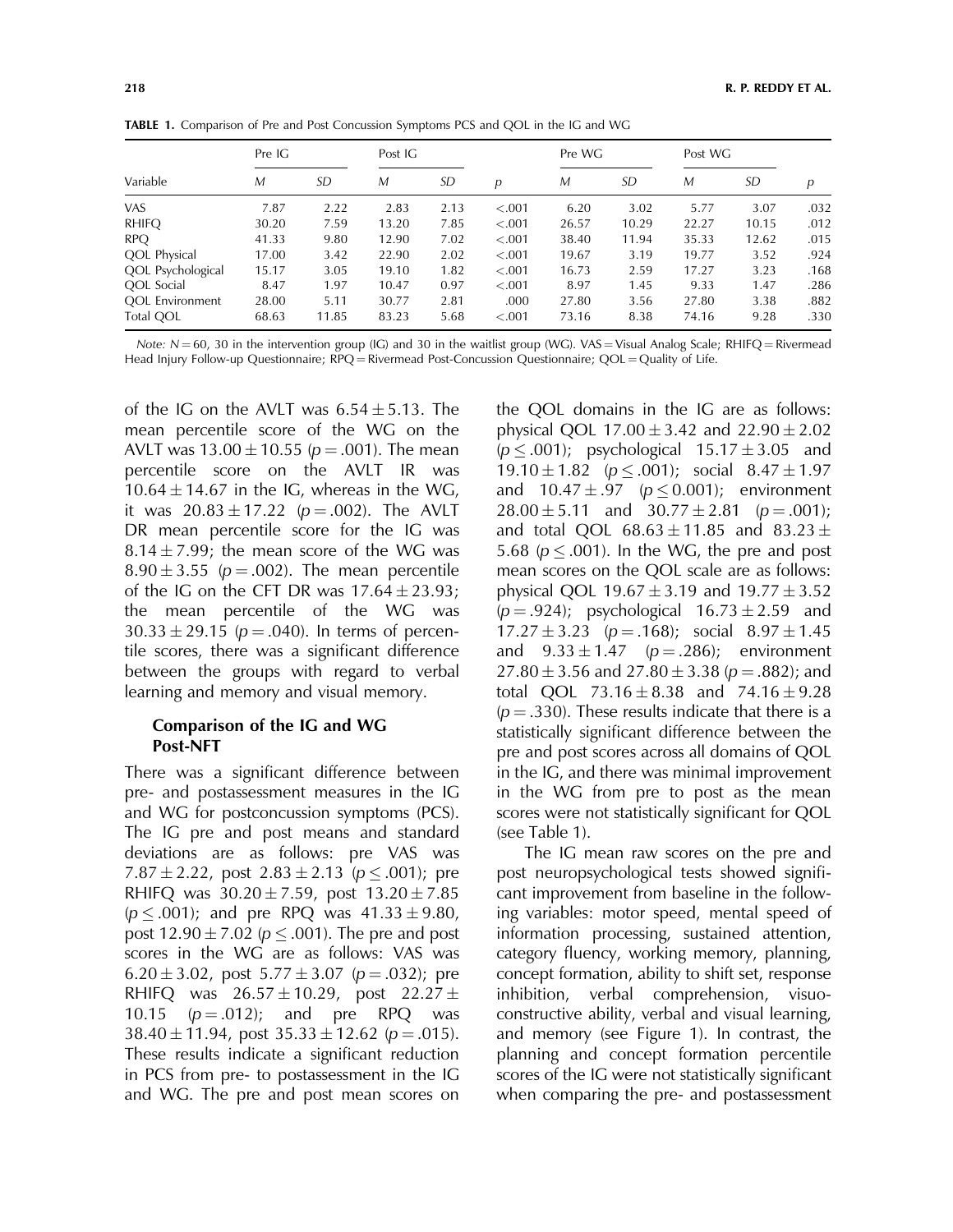

FIGURE 1. Pre-post neuropsychological test percentile scores for the intervention group ( $n = 30$ ). (Color figure available online.)

scores. In the WG, mental speed  $(p=.041)$ , set-shifting ability ( $p = .041$ ), verbal learning  $(p = .008)$ , and visual memory (CFT IR,  $p = .012$  and CFT DR,  $p = .040$  improved significantly in the postassessment as compared to the baseline assessment (see Tables 2 and 3). There were no statistically significant differences in motor speed, category fluency, working memory, concept formation, or verbal and visual memory in the WG when comparing pre- and postassessment scores (see Figure 2).

Effect sizes were calculated assess the degree of changes that occurred post NFT. The results show that postconcussion symptoms on the RHIFQ (ES = 1.47) and RPQ (ES = 2.79), the Visual Analog Scale ( $ES = 3.25$ ), and the Quality of Life Total ( $ES = 1.43$ ) had large effect sizes. On neuropsychological variables, motor speed for the right hand  $(ES = 0.87)$ , verbal working memory ( $ES = 1.16$ ), set shifting ability (WCST PR  $ES = 0.76$ ), and verbal learning and memory (AVLT total  $ES = 1.06$ , AVLT IR  $ES = 1.62$ , AVLT DR  $ES = 1.56$ ) were found to have a large effect size. Motor speed for left hand (ES = 0.58), concept formation (ES = 0.36), visuo-constructive ability ( $ES = 0.41$ ), visual learning and memory (CFT IR  $ES = 0.57$ , CFT DR  $ES = 0.66$ ), had medium effect size. Mental speed

|                              | Pre    |        | Post   |           |         |
|------------------------------|--------|--------|--------|-----------|---------|
| Neuropsychological variables | M      | SD     | M      | <i>SD</i> | p       |
| <b>FTR</b>                   | 42.14  | 9.07   | 47.93  | 7.29      | < .001  |
| <b>FTL</b>                   | 39.51  | 6.94   | 42.75  | 7.04      | .005    |
| <b>DSST</b>                  | 347.61 | 176.90 | 287.86 | 137.41    | < .001  |
| <b>DVT</b>                   | 748.32 | 264.94 | 554.68 | 220.73    | < 0.001 |
| <b>ANT</b>                   | 9.21   | 3.19   | 10.67  | 3.28      | .005    |
| <b>WM 1B H</b>               | 8.11   | 1.06   | 8.64   | 0.62      | .021    |
| <b>WM 2 B H</b>              | 5.41   | 1.94   | 7.19   | 1.21      | < 0.001 |
| <b>TOL</b>                   | 7.63   | 2.78   | 9.15   | 1.79      | .007    |
| <b>WCST PR</b>               | 47.85  | 32.64  | 18.54  | 14.34     | < 0.001 |
| <b>WCST CLR</b>              | 42.42  | 21.76  | 57.85  | 14.59     | .005    |
| Stroop                       | 184.42 | 131.93 | 122.43 | 86.79     | < .001  |
| Token                        | 29.45  | 7.50   | 34.52  | 2.16      | < .001  |
| <b>AVLT Total</b>            | 33.50  | 11.48  | 50.68  | 9.90      | < 0.001 |
| <b>AVLT IR</b>               | 6.68   | 3.48   | 11.14  | 3.06      | < 0.001 |
| <b>AVLT DR</b>               | 6.21   | 3.40   | 10.86  | 3.34      | < .001  |
| CFT Copy                     | 30.50  | 9.13   | 34.11  | 4.58      | < .001  |
| CFT IR                       | 13.57  | 7.95   | 23.32  | 8.64      | < .001  |
| CFT DR                       | 14.18  | 7.63   | 23.61  | 8.23      | < 0.001 |

TABLE 2. Comparison of Pre-Post Neuropsychological Variables in the Intervention Group

Note:  $N = 30$ . FTR = Finger Tapping Test (Right); FTL = Finger Tapping Test (Left); DSST = Digit Symbol Substitution Test; DVT = Digit Vigilance Test; ANT = Animal Names Test; WM 1 B H = Working Memory 1 Back Hits; WM 2 B H = Working Memory 2 Back Hits; TOL = Tower of London Test; WCST PR = Wisconsin Card Sorting Test (Perseverative Responses); WCST CLR = Wisconsin Card Sorting Test (Conceptual Level Responses);  $STROOP = Stroop Test-$ ;  $AVLT = Auditory Verbal Learning Test (IR = Immediate)$ Recall;  $DR =$  Delayed Recall);  $CFT =$  Complex Figure Test (IR = Immediate Recall;  $DR =$  Delayed Recall).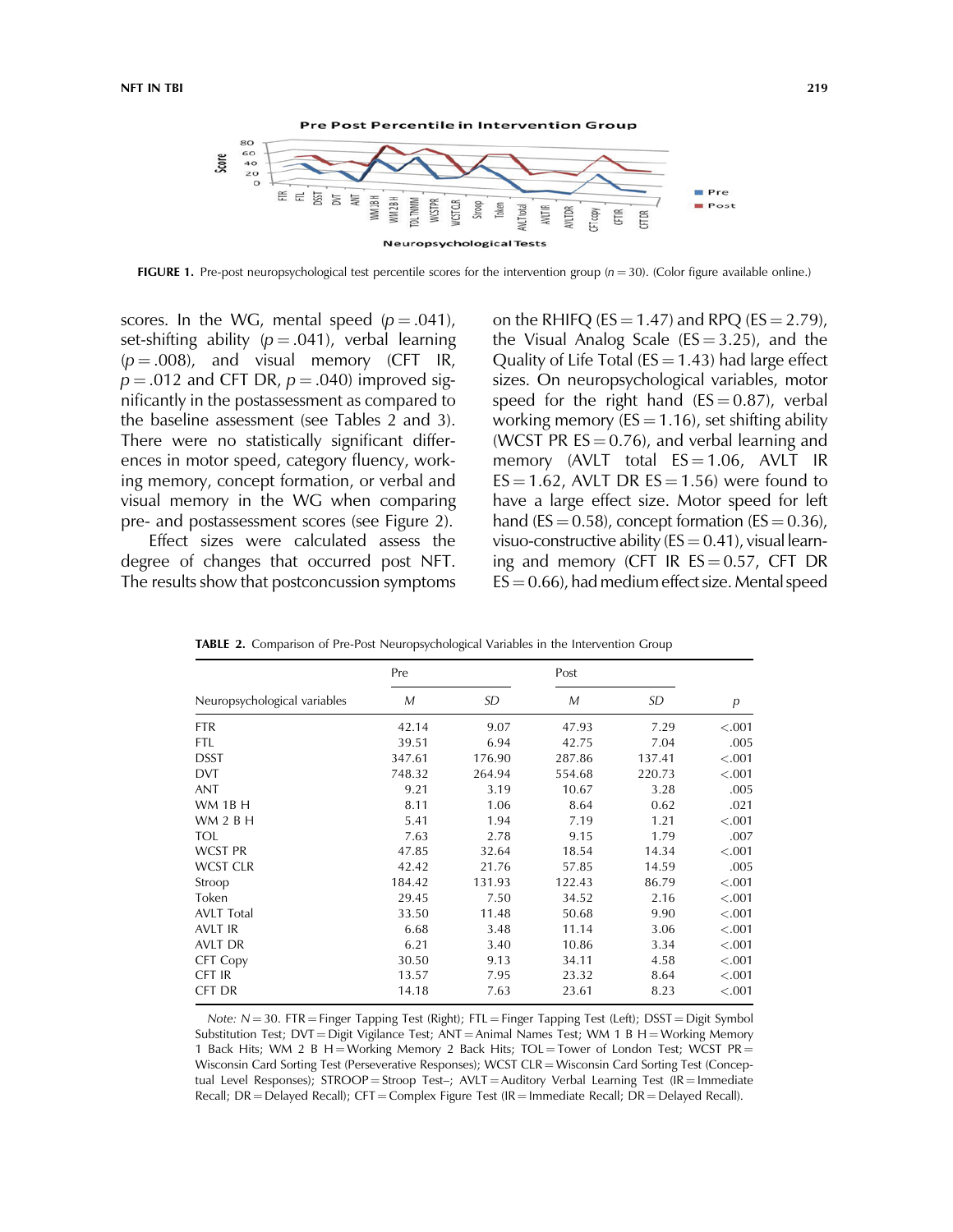|                              | Pre    |        | Post   |        |      |
|------------------------------|--------|--------|--------|--------|------|
| Neuropsychological variables | М      | SD     | M      | SD     | p    |
| <b>FTR</b>                   | 44.59  | 8.63   | 44.62  | 10.08  | .270 |
| <b>FTL</b>                   | 41.56  | 6.55   | 41.70  | 8.38   | .459 |
| <b>DSST</b>                  | 405.17 | 245.25 | 355.77 | 159.77 | .041 |
| <b>DVT</b>                   | 722.67 | 303.08 | 689.77 | 306.45 | .153 |
| <b>ANT</b>                   | 10.13  | 3.812  | 10.17  | 3.260  | .935 |
| <b>WM 1B H</b>               | 8.10   | 0.97   | 8.17   | 1.10   | .683 |
| <b>WM 2 B H</b>              | 5.90   | 1.80   | 5.34   | 2.12   | .118 |
| <b>TOL TNMM</b>              | 8.68   | 2.51   | 8.75   | 1.80   | .594 |
| <b>WCST PR</b>               | 41.68  | 26.54  | 35.1   | 21.22  | .041 |
| <b>WCST CLR</b>              | 36.15  | 17.87  | 39.96  | 18.30  | .782 |
| Stroop                       | 172.14 | 115.95 | 148.41 | 109.74 | .200 |
| Token                        | 32.17  | 3.68   | 32.07  | 4.19   | .456 |
| <b>AVLT</b> total            | 38.30  | 13.34  | 43.43  | 15.55  | .008 |
| <b>AVLT IR</b>               | 8.87   | 3.48   | 8.87   | 3.78   | .943 |
| <b>AVLT DR</b>               | 8.33   | 3.43   | 8.90   | 3.55   | .204 |
| CFT copy                     | 30.97  | 6.23   | 31.86  | 3.89   | .411 |
| CFT IR                       | 16.37  | 8.42   | 20.13  | 8.10   | .012 |
| CFT DR                       | 16.97  | 8.35   | 19.60  | 8.62   | .040 |

TABLE 3. Comparison of Pre-Post Neuropsychological Variables in the WG

Note.  $N = 30$ . FTR = Finger Tapping Test (Right); FTL = Finger Tapping Test (Left); DSST = Digit Symbol Substitution Test;  $DVT = Digit Vigilance Test; ANT = Animal Names Test; WM 1 B H = Working Memory$ 1 Back Hits; WM 2 B H = Working Memory 2 Back Hits; TOL = Tower of London Test; WCST PR = Wisconsin Card Sorting Test (Perseverative Responses); WCST CLR = Wisconsin Card Sorting Test (Conceptual Level Responses); STROOP = Stroop Test-; AVLT = Auditory Verbal Learning Test (IR = Immediate Recall;  $DR =$  Delayed Recall);  $CFT =$  Complex Figure Test (IR = Immediate Recall;  $DR =$  Delayed Recall.

on DSST  $(ES = 0.29)$  and category fluency  $(ES = 0.27)$  had small effect size. There was no significant effect size with sustained attention or response inhibition on the Stroop test. The baseline assessment indicated that patients in the IG performed worse than the WG. The large effect size on memory indicates that NFT is effective in ameliorating deficits in memory.

In summary, patients in the IG reported more symptoms on the Visual Analog Scale than those in the WG. There was a significant difference on the physical domain of the Quality of Life measure. The physical domain of the

QOL scale was greater in the IG than in the WG. The IG and WG were comparable on most neuropsychological variables except for verbal memory and visuo-constructive ability. The verbal memory scores were higher in the WG than the IG. Post NFT, there was significant reduction in postconcussion symptoms in both the IG and WG, indicating improvement of postconcussion symptoms experienced in these patients. QOL improved significantly in the IG when compared to the WG. In the IG, there was significant improvement when comparing baseline and postintervention scores in the



FIGURE 2. Pre-post neuropsychological test percentile scores for the waitlist group  $(n = 30)$ . (Color figure available online.)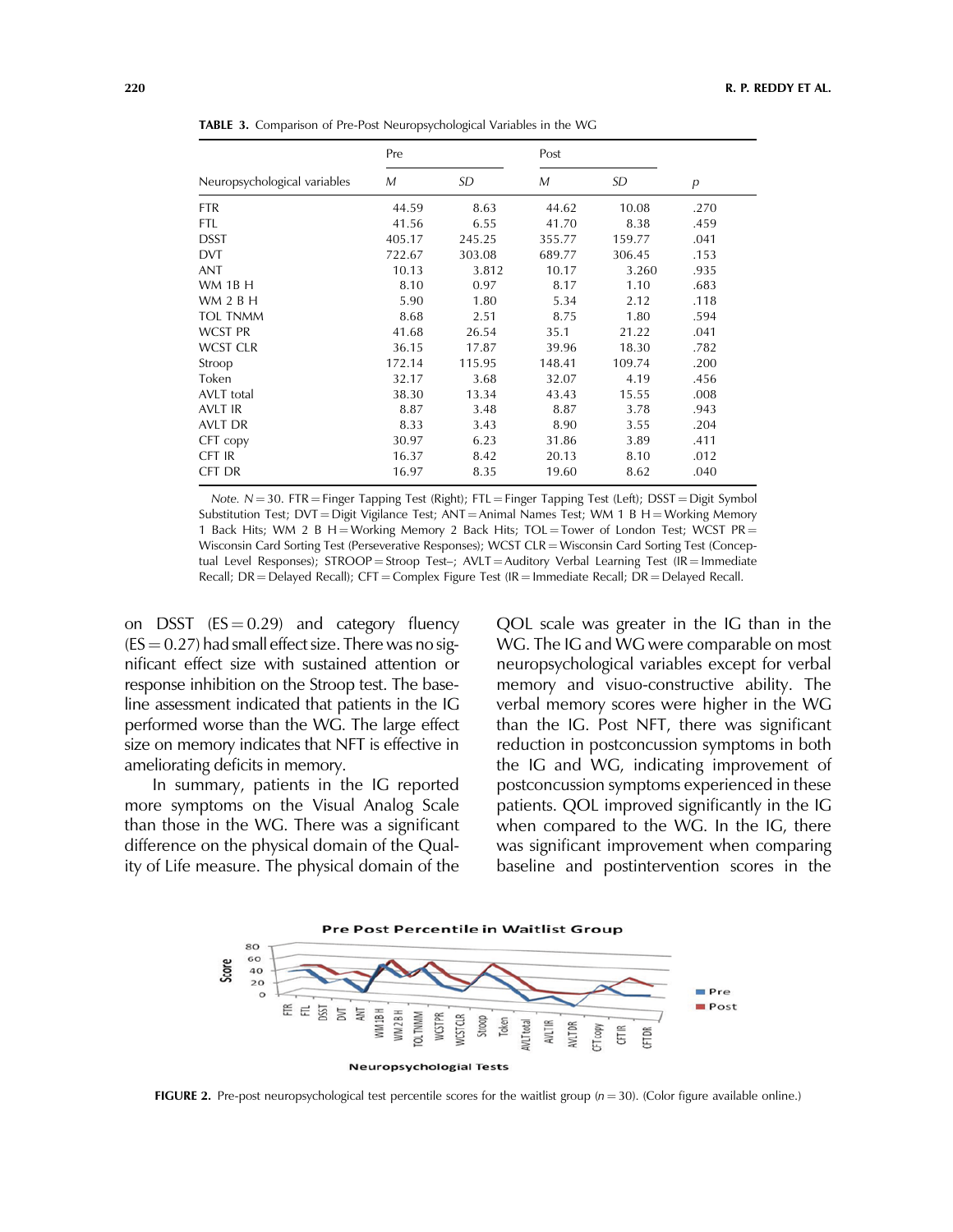following areas: motor speed, mental speed, sustained attention, category fluency, working memory, planning, concept formation, ability to shift set, response inhibition, verbal comprehension, visuo-constructive ability, verbal and visual learning, and memory. In the WG, there was minimal improvement for motor speed, mental speed, working memory, planning, conceptual level responses, and verbal memory scores, whereas set shifting, verbal learning and visual memory improved significantly. There was not statistically significant improvement in the EEG post neurofeedback. Working memory, verbal learning and memory were found to have large effect sizes. Motor speed in the left hand, concept formation, visuo-constructive ability, visual learning, and memory had medium effect sizes. Category fluency and mental speed had small effect sizes. No effect size was found with sustained attention and response inhibition. Large effect sizes were found for postconcussion symptoms on the Visual Analog Scale and Quality of Life scores (physical, psychological, and environmental domains and total). The social domain of the QOL measure had a medium effect size. The first hypothesis that there would be no significant difference between the IG and WG on the behavioral symptoms post NFT was accepted. Post NFT, there was significant improvement in the IG and WG. However, the effect size of NFT was large for postconcussion symptoms in the IG. The second hypothesis that there would be no significant difference between the IG and WG on QOL post NFT was rejected. As compared to the WG, there was significant improvement in the IG on QOL. The third hypothesis that there would be no significant difference between the IG and WG on the neuropsychological variables post NFT was rejected. Post NFT, there was significant improvement in the IG both within and between groups.

#### DISCUSSION

An important aspect of this study is that it is the first to use NFT in patients with TBI in India. As

TBI is on the rise in India, this study has demonstrated that NFT is effective in ameliorating cognitive dysfunction and improving QOL in patients with TBI. It is cost- and time effective and is less labor intensive than other treatment modalities.

The limitations of the study are that the distribution of gender and the severity of injury were not equal in the IG and WG, and pre-post EEGs were not recorded for the WG. In addition, follow-up assessment could not be carried out for all the patients to measure the long-term effectiveness of the NFT. Follow-up for some patients was made over the telephone. Patients and their families reported maintenance of gains post NFT. Improvements were corroborated with clinical interviews with patients and significant others post NFT.

One objective of the current study was to compare the behavioral symptoms in IG and WG pre and post NFT. Research to date indicates that neuropsychological rehabilitation facilitates the reduction of concussive symptoms (Kumar, 1999). The current study indicates that NFT as a cognitive rehabilitation method was effective in reducing postconcussive symptoms in patients with TBI. However, improvements in PCS were also seen in the WG, possibly due to employment status and type of injury. Sixty percent of the patients in the WG were employed, whereas only 50% were employed in the IG. It is postulated that employment could have improved functionality, thus also improving PCS. Similarly, more than 40% of the WG had mild TBI, but only 23.3% of the IG had mild injuries; hence the recovery in the WG could be attributed to neuroplasticity effects (see Table 1).

Another objective of this study was to compare QOL in the IG and WG before and after NFT. The QOL scale measured changes in the areas of physical, psychological, social, and environmental domains. The results indicated that there were statistically significant differences between the pre and post scores across all domains of QOL in the IG, but there was only minimal (nonsignificant) improvement in the WG. These results suggest that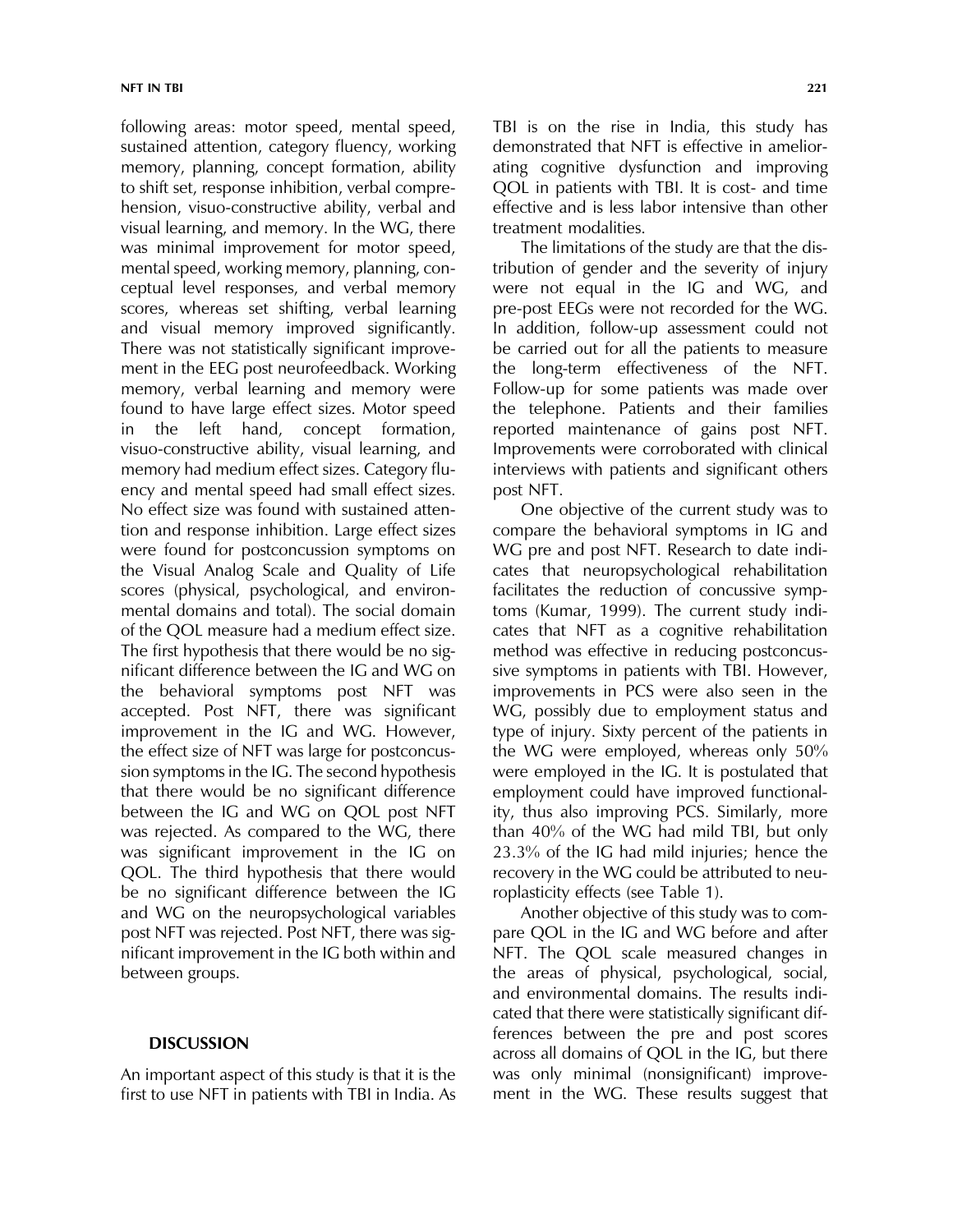NFT is effective in enhancing QOL in patients with TBI. These findings are corroborated by a study conducted by Reddy, Jamuna, Bagavathula, and Kandavel in 2010.

The neuropsychological assessment results obtained in this study indicate that NFT influenced the recovery of all the cognitive functions that were assessed (motor speed, mental speed of information processing, sustained attention, category fluency, working memory, planning, concept formation, ability to shift set, response inhibition, verbal comprehension, visuo-constructive ability, verbal and visual learning, and memory). It is postulated that head trauma is underpinned by neurophysiological mechanisms that are associated with diencephalon and mesencephalon fiber disruption, alteration of cerebral blood flow, altered neurotransmitter metabolism, and psychosomatic or neurotic factors. Retraining brainwave patterns through operant conditioning of the EEG has been shown to be an effective method of reprogramming neuronal firing patterns. It is proposed that EEG feedback directly intervenes with central nervous system damage, and inhibits the abnormal activity associated with symptoms. NFT effectiveness is based on operant conditioning of bioelectrical neuro-regulation. When patients receive reinforcement, neurons communicate or fire more rapidly, thereby facilitating connections among neurons. NFT resembles pharmacological approaches in which stimulants facilitate the utilization of neurotransmitters. NFT utilizes the relationship between mental states and brainwave frequencies. Activation and arousal of the central nervous system are related to the rhythmic activity of neuronal firing patterns. The findings of the present study are corroborated by studies where NFT was found to be effective in enhancing cognitive functions (Ayers, 1991; Keller, 2001; Moore Sohlberg, 2000; Thornton, 2000; Vernon, 2003; Walker et al., 2002).

The neuropsychological assessment showed motor speed, working memory, planning, concept formation, and verbal memory scores improved but did not improve significantly in the WG. Executive functions and verbal memory did not show significant change as compared to preassessment in the WG. The mental speed, set shifting ability, verbal learning and memory, and visual memory scores improved significantly from pre to post in the WG. These improvements could be due to natural recovery or neuroplasticity. The process of neuroplasticity is the ability of the brain to change, in response to either experience or injury. Research has emphasized that this takes place via local restitution as well as reorganization and compensatory reassignment (Raymont & Grafman, 2006). Plasticity could also be influenced by synaptic connectivity, nonsynaptic transmission such as volume transmission (Bach-y-Rita & Aiello, 1996), regeneration, and/or multiplexing (Bach-y-Rita & Bach-y-Rita, 1990).

This study was carried out with the aim of increasing alpha waves and theta waves via NFT in the IG group. Although the pre-post comparison indicates that alpha at O1 and O2 actually decreased, theta waves also decreased but were higher relative to alpha indicating a crossover effect. The phase when theta activity becomes more dominant than alpha (theta/alpha crossover) is usually associated with loss of consciousness and the onset of stage one sleep, but the aim of  $A/T$  feedback is to facilitate a state of deep relaxation by teaching individuals to raise theta above alpha activity while not falling asleep. Thus,  $A/T$ feedback training allows individuals to consciously enter a mental state that would normally be unconscious (Egner, Strawson, & Gruzelier, 2002). Peniston and Kulkosky (1991) found that alpha-theta neurofeedback counteracts increased beta-endorphin levels related to stress (Saxby & Peniston, 1995). Our results indicated that TBI patients learned to relax and thus reduce levels of stress, which directly or indirectly facilitated the enhancement of the cognitive functioning.

The NFT protocol used as a cognitive rehabilitation procedure in this study was intended to encourage the patients to relax. This relaxation, in turn, appeared to reduce the stress levels experienced by these patients. The reduction in stress contributed to positive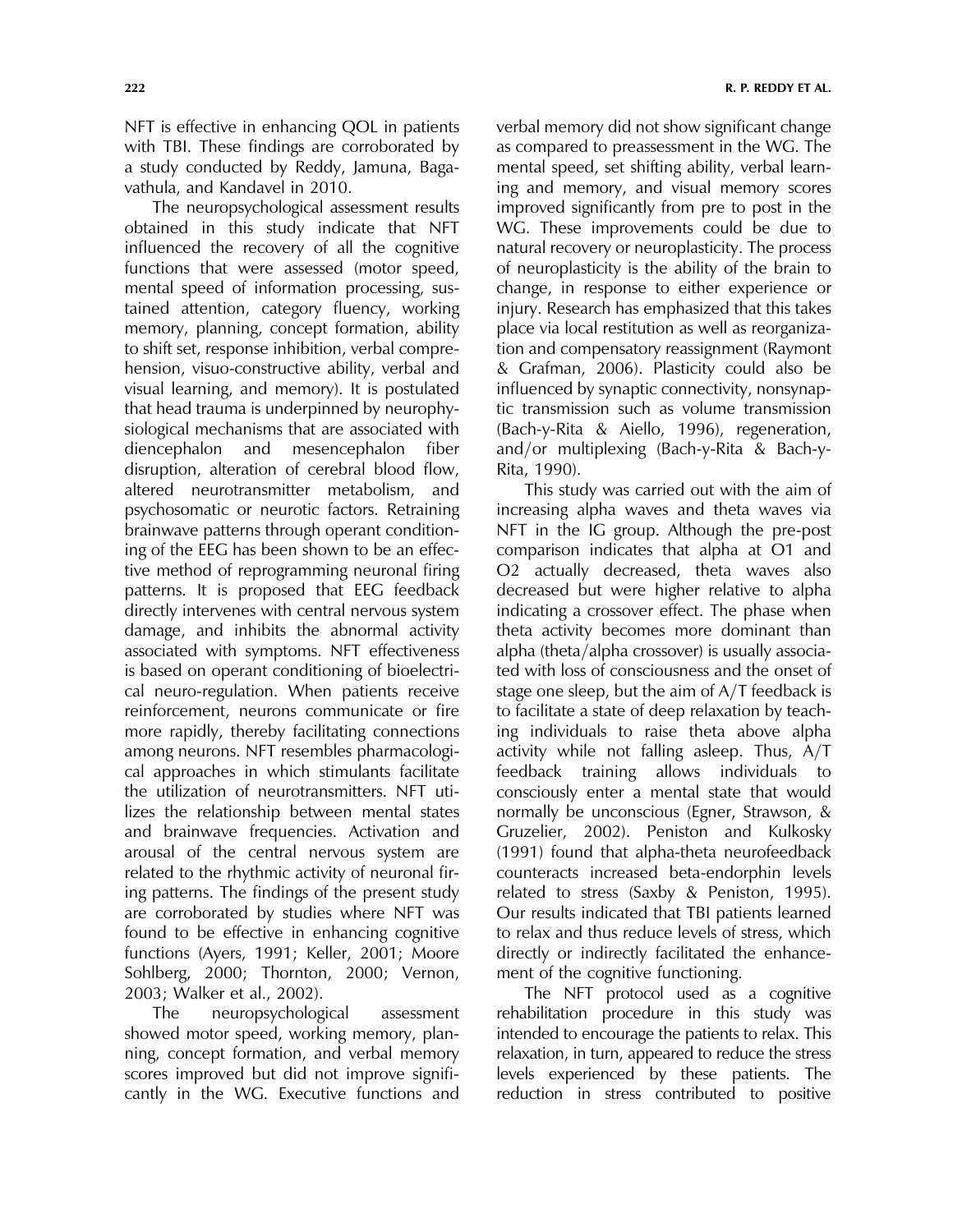perception of self, improvement in subjective well-being, and an increased awareness of PCS due to TBI. The reduction in PCS improved QOL. It may be that the improvement in QOL and the decrease in PCS contributed to improvement in cognitive functions. The NFT procedure, along with neuroplasticity, appears to have contributed to these improvements. The Liner Model of QOL (Heinemann & Whiteneck, 1995) indicates that disability or impairment due to TBI leads to poor cognitive functioning, which in turn leads to poor QOL. In accordance with this model, cognitive dysfunction in TBI patients improved significantly following NFT in the present study, thereby improving QOL. TBI has both cognitive and bio-psychosocial consequences that decrease quality of life. Following a TBI, the brain is able to heal and recover some cognitive functions due to neuroplasticity, though the patient is often left with some residual symptoms and cognitive dysfunction. If NFT is introduced, the recovery process is facilitated by improved autoregulation skills and homeostasis, thus normalizing the EEG frequencies. The neurophysiological changes that take place as a result of NFT lead to improvement in neuropsychological functioning, which in turn improves QOL (see Figure 3).

In conclusion, the patients in the IG improved significantly. The PCS reduced significantly. QOL across all domains improved



FIGURE 3. Proposed model of how neurofeedback training (NFT) improves cognitive and behavioral dysfunction in traumatic brain injury (TBI). (Color figure available online.)

significantly. The neuropsychological functions improved significantly from pre to post NFT. The patients in the WG improved minimally. Hence, NFT appears to be effective in ameliorating deficits in cognitive functioning and enhancing QOL in patients with TBI. Suggestions for future study are to undertake research in understanding the mechanisms and processes of NFT and to study NFT with other forms of cognitive rehabilitation.

# **REFERENCES**

- Agarwal, S. (2005). Health sector in India— Progress, challenges and the way forward. Journal of the Indian Medical Association, 103, 692, 694, 696–698.
- Ayers, M. E. (1991). A controlled study of EEG neurofeedback training and clinical psychotherapy for right hemispheric closed head injury. Paper presented at the National Head Injury Foundation, Los Angeles, CA.
- Bach-y-Rita, P., & Aiello, G. L. (1996). Nerve length and volume in synaptic vs diffusion neurotransmission: A model. NeuroReport, 7, 1502–1504.
- Bach-y-Rita, P., & Bach-y-Rita, E. W. (1990). Biological and psychosocial factors in recovery from brain damage in humans. Canadian Journal of Psychology, 44, 148–165.
- Crawford, S., Wenden, F., & Wade, D. (1996). The Rivermead head injury follow up questionnaire: A study of a new rating scale and other measures to evaluate outcome after head injury. Journal of Neurology, Neurosurgery & Psychiatry, 60, 510–514.
- Dikmen, S. S., Machamer, J. E., Powell, J. M., & Temkin, N. R. (2003). Outcome 3 to 5 years after moderate to severe traumatic brain injury. Archives of Physical Medicine and Rehabilitation, 84, 1449–1557.
- Egner, T., Strawson, E., & Gruzelier, J. H. (2002). EEG signature and phenomenology of alpha/theta neurofeedback training versus mock feedback. Applied Psychophysiology and Biofeedback, 27, 261–270.
- Gururaj, G. (2002). Epidemiology of traumatic brain injuries: Indian scenario. Neurological Research, 24, 24–28.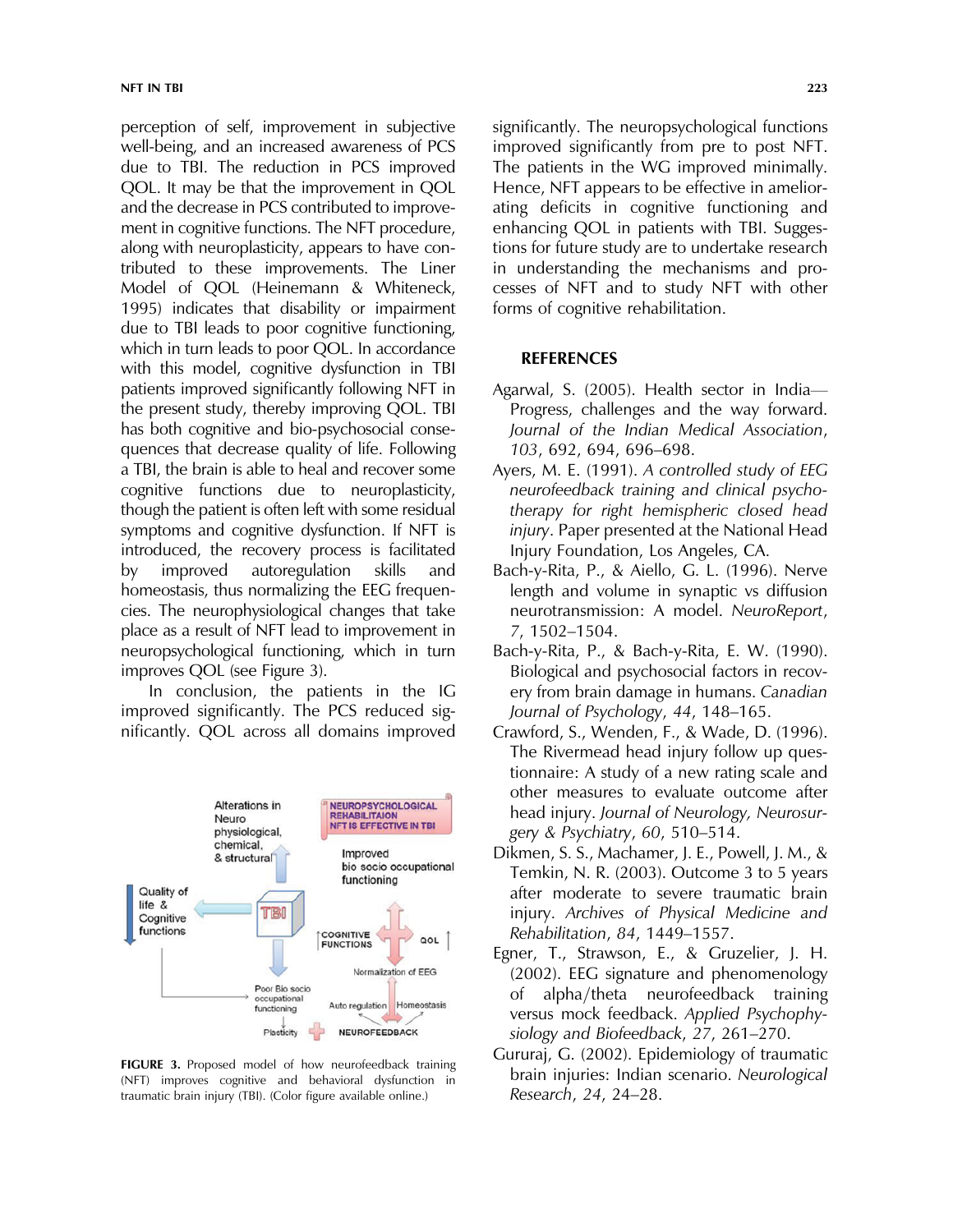- Gururaj, G. (2005). Injuries in India: A national perspective. Burden of Disease in India, pp. 325–347.
- Gururaj, G., & Suryanarayana, S. (2004). Burden and impact of injuries: Results of population-based survey. Proceedings of the 7th World Conference on Injury Prevention and Control, 275–276.
- Heinemann, A. W., & Whiteneck, G. G. (1995). Relationships among impairment, disability, handicap, and life satisfaction in persons with traumatic brain injury. The Journal of Head Trauma Rehabilitation, 10, 54–63.
- Hoffman, D. A., Stockdale, S., Hicks, L. L., & Schwaninger, J. E. (1995). Diagnosis and treatment of head injury. Journal of Neurotherapy, 1, 14–21.
- Jamuna, N. (2007). A comprehensive approach to neuropsychological rehabilitation. In K. Rao (Ed.), Mindscapes, global perspectives on psychology in mental health, (pp. 307–314). Bangalore, India: NIMHANS Publication.
- Keller, I. (2001). Neurofeedback therapy of attention deficits in patients with traumatic brain injury. Journal of Neurotherapy, 5(1– 2), 19–32.
- Kersel, D. A., Marsh, N. V., Havill, J. H., & Sleigh, J. W. (2001). Neuropsychological functioning during the year following severe traumatic brain injury. Brain Injury, 15, 283–296.
- King, N., Crawford, S., Wenden, F., Moss, N., & Wade, D. (1995). The Rivermead Post Concussion Symptoms Questionnaire: A measure of symptoms commonly experienced after head injury and its reliability. Journal of Neurology, 242, 587–592.
- Kumar, K. (1999). Unpublished Thesis. NIMHANS, Bangalore.
- Leclercq, M., Couillet, J., Azouvi, P., Marlier, N., Martin, Y., Strypstein, E., & Rousseaux, M. (2000). Dual task performance after severe diffuse traumatic brain injury or vascular prefrontal damage. Journal of Clinical and Experimental Neuropsychology, 22, 339–350.
- Madigan, N. K., DeLuca, J., Diamond, B. J., Tramontano, G., & Averill, A. (2000). Speed

of information processing in traumatic brain injury: Modality-specific factors. The Journal of Head Trauma Rehabilitation, 15, 943– 956.

- McAvinue, L., O'Keeffe, F., McMackin, D., & Robertson, I. H. (2005). Impaired sustained attention and error awareness in traumatic brain injury: Implications for insight. Neuropsychological Rehabilitation, 15, 569–587.
- Moore Sohlberg, M., McLaughlin, K. A., Pavese, A., Heidrich, A., & Posner, M. I. (2000). Evaluation of attention process training and brain injury education in persons with acquired brain injury. Journal of Clinical and Experimental Neuropsychology, 22, 656–676.
- Peniston, E. G., & Kulkosky, P. J. (1991). Alpha-theta brainwave neurofeedback for Vietnam veterans with combat-related posttraumatic stress disorder. Medical Psychotherapy, 4, 47–60.
- Rao, S. L., Subbakrishna, D. K., & Gopukumar, K. (2004). NIMHANS neuropsychology battery-2004. Bangalore, India: NIMHANS Publication.
- Rassovsky, Y., Satz, P., Alfano, M. S., Light, R. K., Zaucha, K., McArthur, D. L., & Hovda, D. (2006). Functional outcome in TBI II: Verbal memory and information processing speed mediators. Journal of Clinical and Experimental Neuropsychology, 28, 581– 591.
- Raymont, V., & Grafman, J. (2006). Cognitive neural plasticity during learning and recovery from brain damage. Progress in Brain Research, 157, 199–206.
- Reddy, R. P., Jamuna, N., Indira Devi, B., & Thennarasu, K. (2009). Neurofeedback training to enhance learning and memory in patient with traumatic brain injury: A single case study. The Indian Journal of Neurotrauma, 6(1), 87–90.
- Saxby, E., & Peniston, E. G. (1995). Alpha-theta brainwave neurofeedback training: An effective treatment for male and female alcoholics with depressive symptoms. Journal of Clinical Psychology, 51, 685–693.
- Serino, A., Ciaramelli, E., Di Santantonio, A., Malagù, S., Servadei, F., & Làdavas, E.